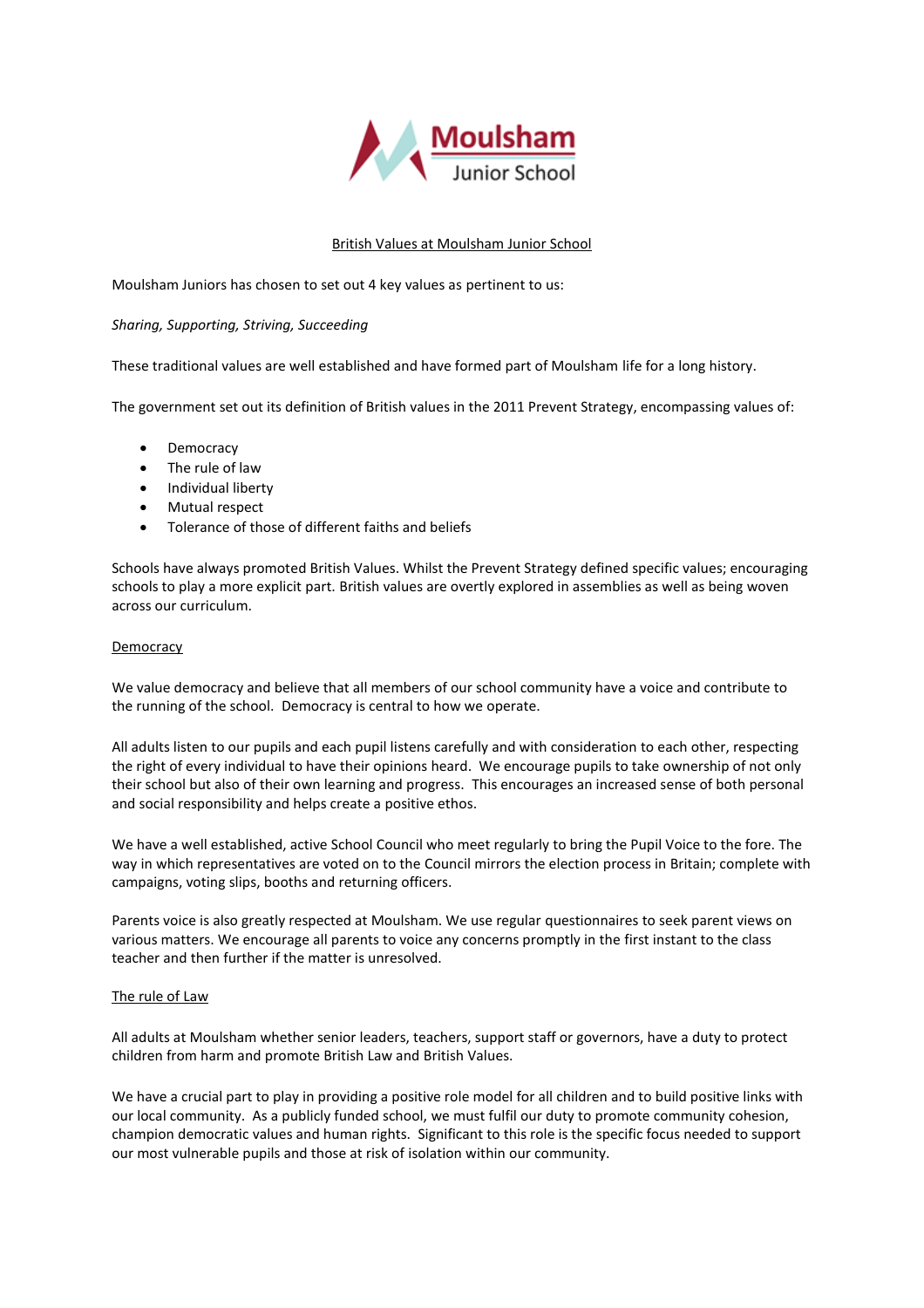The 'rule of law' is fundamental to our behaviour management system. At Moulsham Juniors this is best exhibited via our rights:

- The right to be safe
- The right to respect
- The right to learn

These three simple rules are to be upheld by every member of our community. They form a common language enabling us to discuss, explore and solve difficulties which may arise. These rights are applied consistently, equally and fairly to all.

### Individual liberty

At Moulsham, pupils are given freedom and active encouragement to make choices, knowing that they are in a safe and supportive environment, which our school values underpin. There are many opportunities to make good choices, including, taking part in numerous extra-curricular clubs, taking on classroom and whole school responsibilities and choosing how to behave.

Pupils are encouraged to know, understand and exercise their rights, responsibilities and personal freedoms, which are taught through our empowering CPSHE curriculum. Children also participate in groups, such as School Council, Subject Champions and Ambassadors, which help to develop pupils as citizens and develop their understanding of their rights, responsibility and self-worth within the wider world.

Individual liberty has our school values at its heart. Our assemblies promote this. Furthermore, children's achievements, ranging from sport to smaller personal goals, are celebrated in assemblies and via the newsletter to instil in them a sense of worth and create ambitious pupils who believe in themselves.

During Year 6 these responsibilities and choices grow as children apply for a huge variety of roles throughout the school including Receptionists, Lost Property Monitors and Assembly assistants.

# Mutual Respect

At Moulsham, we encourage mutual respect between children, staff, governors and parents. An unwritten motto is to treat others as you wish to be treated.

By emphasising empathy, good character and other important life skills, we constantly strive to create wellrounded and thoughtful pupils. We value one another as unique individuals; we celebrate diversity and encourage our community to celebrate different cultures and beliefs.

We promote mutual respect by being a close community where we celebrate each other's successes, praise the use of good manners and look to fill students with conscientiousness; creating helpful and generous characters.

#### Tolerance of those of different faiths and beliefs

Our school actively prepares all pupils for life in modern Britain. A broad and balanced curriculum is vital for this. We consider that diversity is a strength and actively promote diversity through our celebration of different faiths and cultures.

Religious Education and CPSHE lessons reinforce messages of tolerance and respect for others. Members of different faiths and religions are encouraged to share their knowledge to enhance learning within classes and the school.